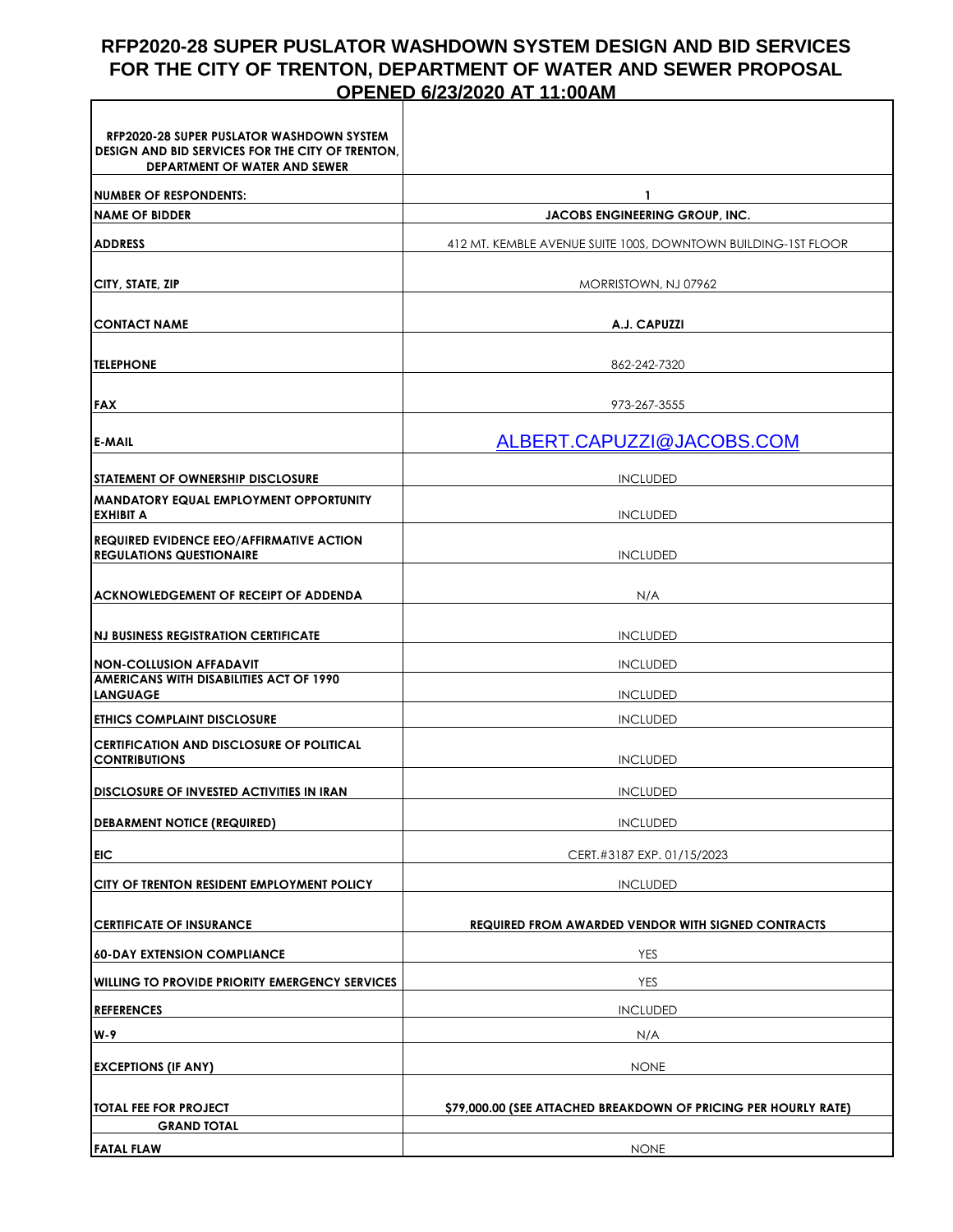## **PRICE PROPOSAL**

The total fee for the project is \$79,000. This includes \$1,157 in expenses for local travel and reproduction of the progress design and bids sets. We have provided a breakdown of the fee below. We anticipate the work to be completed in 2020.

|                                                       |                    |                | 270               | 224             | 96                      | 58<br>$\overline{\phantom{a}}$ | 225                    | 188                      | 313                      | 205                 | <b>Bill Rate</b> |
|-------------------------------------------------------|--------------------|----------------|-------------------|-----------------|-------------------------|--------------------------------|------------------------|--------------------------|--------------------------|---------------------|------------------|
| Price; usp                                            |                    | 79,000         | $\overline{4}$    | 76              | 350                     | $\frac{8}{8}$                  | œ<br>$\overline{ }$    | $\infty$                 | œ                        | $\infty$            | Hours            |
| Total.                                                | 570                | 79,000         |                   |                 |                         |                                |                        |                          |                          |                     |                  |
| Fass (V):                                             |                    |                | Project Executive | Project Manager | Project Engineer        | Sr. Engineer                   | QC Reviewer            | <b>Technical Advisor</b> | <b>Technical Advisor</b> | Structural Engineer |                  |
| Planned Line Items (S,R,U,V,W,Z):                     | $\theta$           | Ø.             |                   |                 |                         |                                |                        |                          |                          |                     |                  |
| 3rd Party Services (C):                               |                    | $\mathcal{B}$  |                   |                 |                         |                                |                        |                          |                          |                     |                  |
| Expenses (B):                                         |                    | 1,157          |                   |                 |                         |                                |                        |                          |                          |                     |                  |
| Labor (A,G):                                          | 570                | 77,843         | Albert Capuzzi    | Joe Bongiovanni | Kristina Zekic          | Joe Weaver                     | John Tobia / Ray Klein | Frank Falco              | Russell Ford             | Robert Kleinert     |                  |
| <b>Line Item Descriptions</b>                         | Ba<br><b>Hours</b> | Revenue        | $\mathbf{1}$      | $\overline{2}$  | $\overline{\mathbf{3}}$ | $\overline{4}$                 | $\overline{5}$         | 6                        | $\overline{7}$           | 8                   |                  |
| <b>DESIGN</b>                                         | <b>542 Hrs</b>     | 73,362         |                   |                 |                         |                                |                        |                          |                          |                     |                  |
| <b>Kickoff Meeting</b>                                | 20 Hrs             | 3.986          | 6                 | 8               | 6                       |                                |                        |                          |                          |                     |                  |
| Site Visit                                            | 16 Hrs             | 2557           |                   | 8               | 8                       |                                |                        |                          |                          |                     |                  |
| Drawings and Specs                                    | <b>444 Hrs</b>     | 52,843         |                   |                 | 324                     | 80                             | 16                     | 8                        | 8                        | 8                   |                  |
| <b>Cost Estimate</b><br>Design Meetings (2) - Virtual | 10 Hrs             | 1,464          |                   |                 | $\overline{4}$          | 4                              | $\overline{2}$         |                          |                          |                     |                  |
| Project Management                                    | 16 Hrs             | 3,255          | 4                 | 8               | 4                       |                                |                        |                          |                          |                     |                  |
| <b>General Expenses</b>                               | 36 Hrs             | 8,247          | 4                 | 32              |                         |                                |                        | ¥.                       |                          |                     |                  |
| <b>BIDDING</b>                                        | 28 Hrs             | 1,011          |                   |                 |                         |                                |                        |                          |                          |                     |                  |
| <b>Bid Coordination</b>                               | 8 Hrs              | 5,639          |                   |                 |                         |                                |                        |                          |                          |                     |                  |
| <b>Bid Meeting</b>                                    | 8 Hrs              | 1,792<br>1,792 |                   | $\bf{8}$        |                         |                                |                        |                          |                          |                     |                  |
| Response to Questions and Addenda                     | 8 Hrs              | 1.014          |                   | 8               |                         |                                |                        |                          |                          |                     |                  |
| <b>Bid Summary and Recommendation</b>                 | 4 Hrs              | 896            |                   | 4               | 4                       | 4                              |                        |                          |                          |                     |                  |
| General Expenses                                      |                    | 146            |                   |                 |                         |                                |                        |                          |                          |                     |                  |
|                                                       |                    |                |                   |                 |                         |                                |                        |                          |                          |                     |                  |